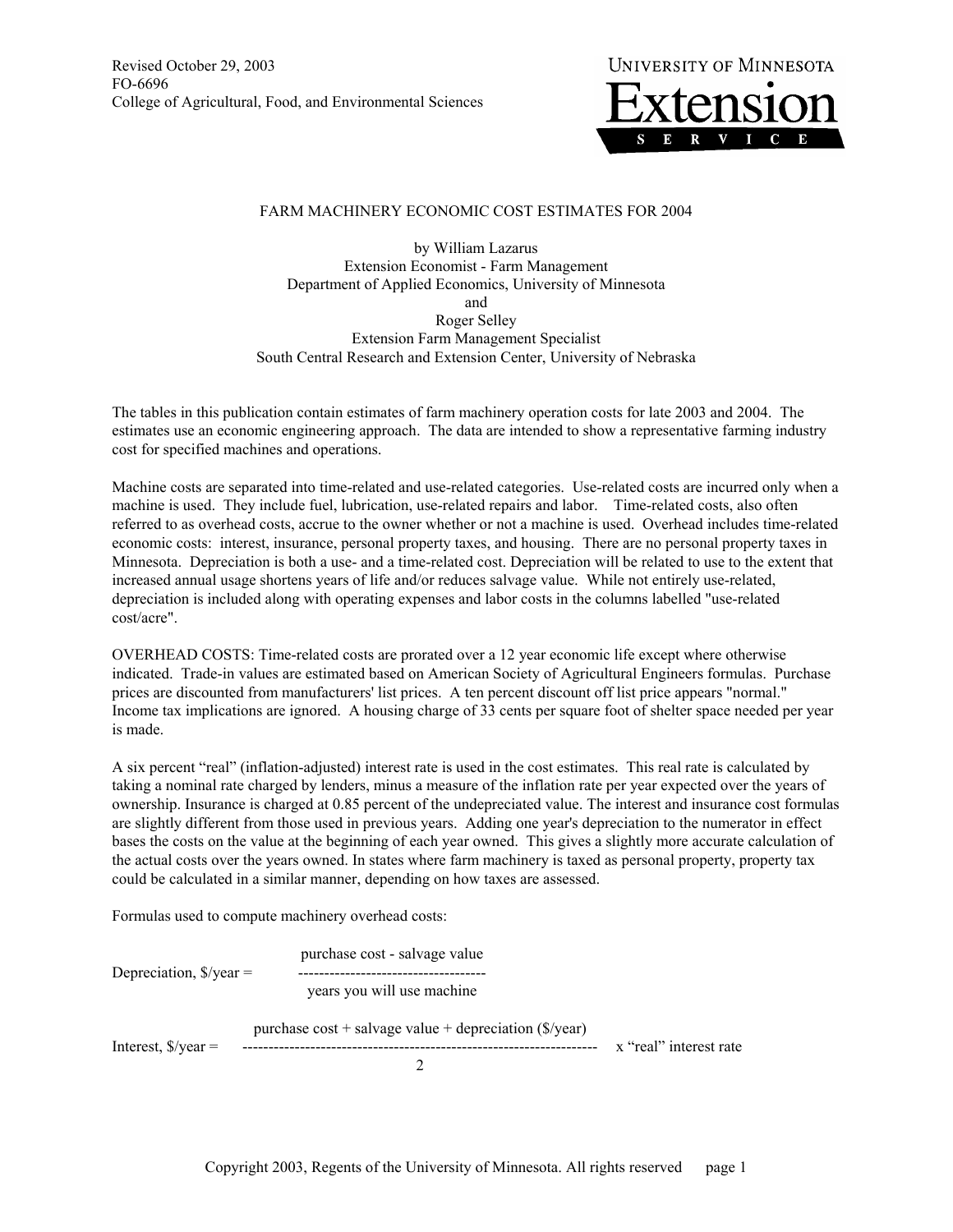Housing,  $\frac{f}{g}$  /year = price per sq. foot x sq. feet shelter space required

Taxes per year  $= 0$  (no taxes on personal property in Minnesota)

OPERATING COSTS: Fuel cost is calculated by multiplying the fuel consumption by the price of fuel, with fuel consumption assumed to be 0.044 gallons of diesel fuel per PTO horsepower-hour on average for each implement type. Fuel consumption per acre is averaged across sizes within a given implement type. The price of farm diesel fuel is projected at \$1.10 per gallon. All power units, tractors, combines, trucks, etc., use diesel fuel. Lubrication cost is assumed to be 15 percent of fuel cost.

The formulas for repair and maintenance costs estimate total accumulated repair costs based on accumulated hours of lifetime use. Repair and maintenance calculations are based on American Society of Agricultural Engineers formulas. The total cost is then divided by accumulated hours to arrive at an average per hour cost estimate. The amount of annual use of a machine is an estimate of the number of hours a commercial farmer would use that particular machine in one year.

Labor is charged at an hourly wage rate, which includes 30 percent benefits. Charge rates are \$10.50 per hour for unskilled labor and \$13.00 per hour for skilled labor. The skilled labor rate is generally used with the planting and harvesting equipment and sprayers. Labor per acre for an operation such as plowing or disking is calculated by using the work rate on the implement. Less labor per acre is used in a disking operation that covers more acres per hour than in a plowing operation. A small amount of extra labor is added over and above machine time to allow for downtime for tasks such as making adjustments and filling sprayers and planters. The labor adjustment ranges from 2 percent additional time for tillage to 33 percent for spraying.

These estimates will not represent any given individual's cost. Differences in buying power, repair programs, average annual use, and overall replacement programs should be considered when making adjustments. It may be useful to record actual expenses for at least a few of your implements and compare your costs to these estimates. These estimates will differ from records because they are estimates, but also because they are averaged over the use period and are expressed in today's dollars. If these estimates are compared to recorded costs that include repairs or depreciation based on historical costs, one adjustment that would be required for comparability would be to index the historical cost to current prices.

THE COST IMPACT OF ANNUAL USAGE AND TRADE-IN AGE: The adoption of modern equipment such as combines in recent decades has reduced the need for farmers to cooperate with their neighbors in activities such as "threshing bees" and "barn raisings" that were common earlier. As equipment gets larger and more expensive, the practices of using custom operators, purchasing equipment jointly, and trading work may return as more producers are priced out of the market for individual ownership. Record summaries from the Southeastern Minnesota Farm Business Management Association seem to confirm this trend as they show an increase in custom operator use, at least in the case of corn silage on owned land. Custom hiring expenses for corn silage averaged 3 percent of total machinery-related expenses in 1985 and 8 percent in 1990. Custom hiring expenses as a share of total machinery expenses for that crop had grown to 25 percent in 1999 and 19 percent in 2000.

The table below shows how covering more acreage with a piece of equipment can help control costs. The other variable that enters into the cost calculations is how long the machine will be used before being traded in. Trade-in decisions probably depend on the degree of wear and tear placed on the machine, in case using it over more acres each year probably means trading it sooner than otherwise.

One machine that some producers have considered owning jointly is a baler for the large rectangular bales (in the range of 30" to 36" square by 6' to 8' feet long) that are sometimes used where hay is shipped longer distances.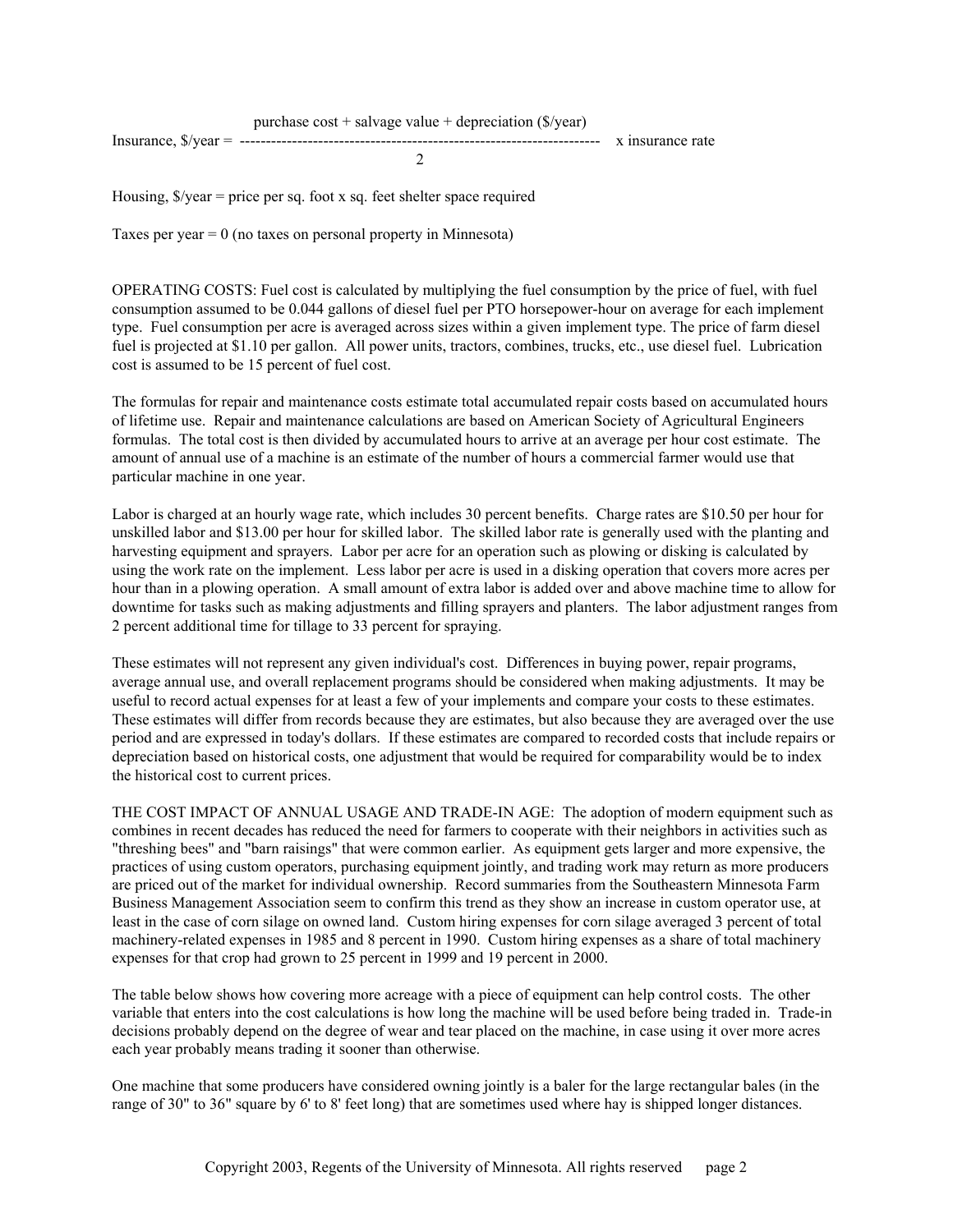These high-capacity machines can cover quite a few acres in an hour, so annual hours of use would be quite low if used on only one farm.

The top section of the table shows how increased annual use shortens the expected trade-in age, if traded at a given number of hours. For example, if the baler covered 16 acres/hour and the farm had 815 acres to harvest/year (two cuttings x 407 acres/cutting), annual usage would be 50 hours. If traded at 600 hours, a baler used 50 hours/year would be traded at twelve years. If usage is increased to 100 hours/year, the same 600 hour trade-in decision rule would point to a trade-in after only six years instead of twelve. The bottom section of the table shows how the increased usage would affect the total cost per acre to own and operate the baler. (The costs shown are for the baler only, not including the tractor or operator labor.) The 600 hour trade-in rule is shown in the first column. Following the first column down to the 50 hours/year shown on the third line, we estimate that the cost/acre would be \$7.93/acre. The third line shows the cost if usage were increased to 100 hours or 1,630 acres, cost/acre would fall to \$5.69/acre.

Again, both of these cost estimates assume that the baler is traded after 600 hours of use. They also assume that the salvage or trade-in value is determined by the years of age at trade-in, rather than the amount of wear-and-tear. So, the baler is worth more when traded at six years and 600 hours than it would be at twelve years and 600 hours. To be specific, the ASAE formula estimates that after 12 years of use the baler would be worth around 25% of the new price. Trading after only six years, the formula estimates a trade-in value equal to 37% of new.

The ASAE formulas for estimating machinery trade-in values are very useful general guides for estimating machinery costs, but they do have their limitations. One particular limitation is that they only factor in the amount of wear-and-tear (accumulated hours) for tractors and combines, not most implements like balers. The reason they don't consider wear-and-tear for these implements is that the formulas were estimated by economic researchers using auction prices of used equipment as a source (a reference to the original research is available upon request). The database of auction prices also included reported tach hours for tractors and combines that come equipped with tachometers. For other machines without tachometers, wear-and-tear is not factored into the formulas. Wear-andtear likely does affect trade-in values, however, even though the formulas don't incorporate it. If wear-and-tear is significant, there would be less economic advantage to using the baler more hours/year.

|                                                                                         | Accumulated hours at trade-in |        |                                                                       |        |  |  |  |  |  |  |  |
|-----------------------------------------------------------------------------------------|-------------------------------|--------|-----------------------------------------------------------------------|--------|--|--|--|--|--|--|--|
|                                                                                         | 600                           | 900    | 1,200                                                                 | 1,800  |  |  |  |  |  |  |  |
| Annual use, hrs                                                                         |                               |        | Expected years to trade-in - - -                                      |        |  |  |  |  |  |  |  |
| 50                                                                                      | 12                            | 18     | 24                                                                    | 36     |  |  |  |  |  |  |  |
| 75                                                                                      | 8                             | 12     | 16                                                                    | 24     |  |  |  |  |  |  |  |
| 100                                                                                     | 6                             | 9      | 12                                                                    | 18     |  |  |  |  |  |  |  |
| 150                                                                                     |                               | 6      | 8                                                                     | 12     |  |  |  |  |  |  |  |
| Annual use, hrs                                                                         |                               |        | - - Cost/acre (not including tractor, fuel or labor) <sup>a</sup> - - |        |  |  |  |  |  |  |  |
| 50                                                                                      | \$7.93                        | \$6.69 | \$6.00                                                                | \$5.26 |  |  |  |  |  |  |  |
| 75                                                                                      | \$6.51                        | \$5.48 | \$4.91                                                                | \$4.33 |  |  |  |  |  |  |  |
| 100                                                                                     | \$5.69                        | \$4.78 | \$4.29                                                                | \$3.80 |  |  |  |  |  |  |  |
| 150                                                                                     | \$4.76                        | \$3.98 | \$3.58                                                                | \$3.19 |  |  |  |  |  |  |  |
| <sup>a</sup> Tractor, fuel, and labor costs would add \$2.33/acre to the amounts shown. |                               |        |                                                                       |        |  |  |  |  |  |  |  |

Impact of Annual Usage on Trade-in Age and Cost Per Acre to Own and Operate a Large Rectangular Baler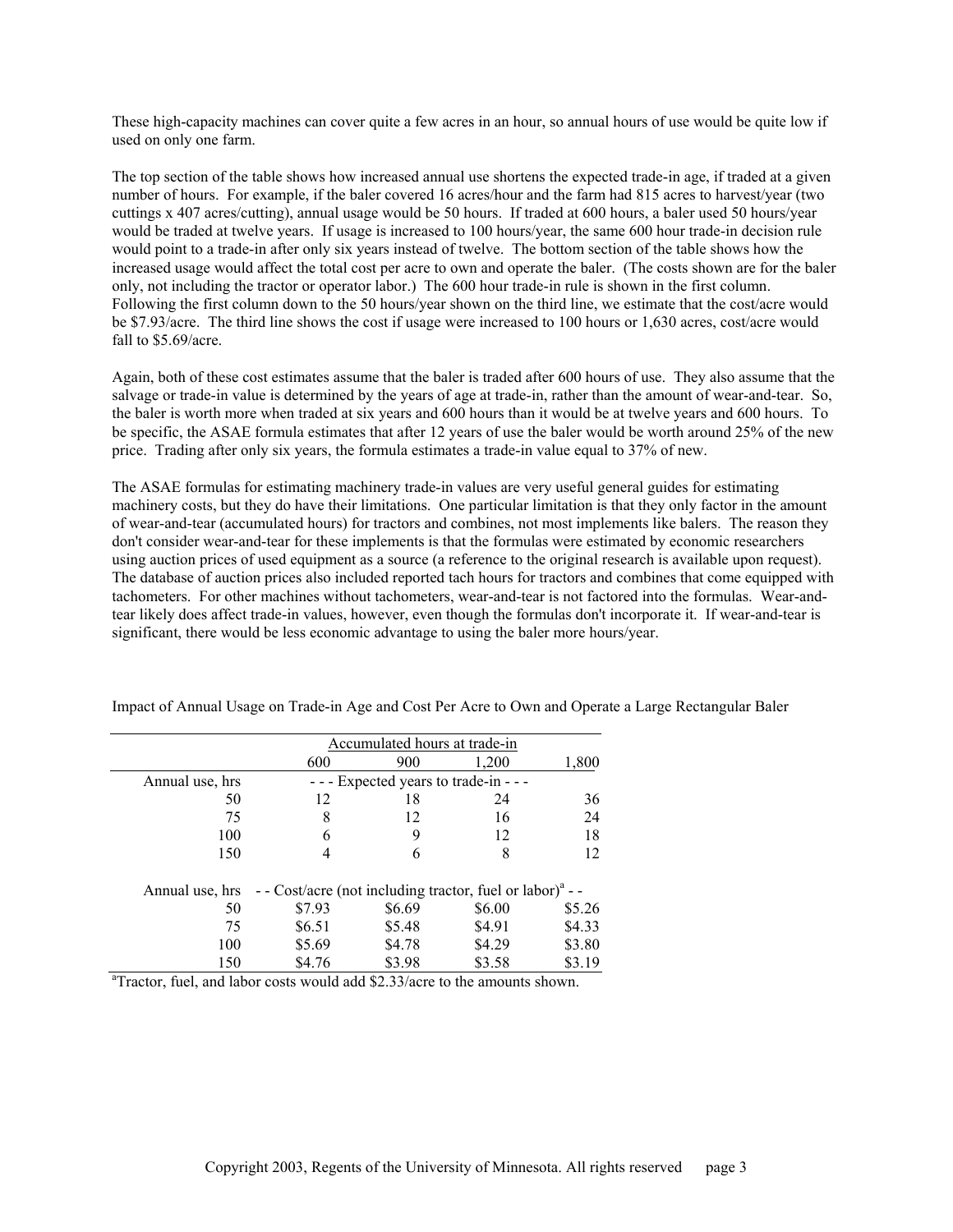Sugar beet harvesting equipment is another category that is often used in custom work situations. To explore how annual usage affects costs, the 8-row sugar beet lifter on page 11 is shown at two usage levels - 324 acres and 1,013 acres per year, with the latter rate intended to reflect a custom work situation. The custom operator trades the lifter after three years and expects to receive 32% of the list price as a trade. At the lower 80-hour usage level, it is traded at 12 years with a trade-in value 26% of list. The increased usage reduces the total per-acre cost by 11%, from \$61.42 down to \$54.39 per acre.

THE BOTTOM LINE: Machinery costs are substantial; control of them is important. Custom charges are often based upon them. No one should do custom work unless the charge will cover operating costs and use-related depreciation plus a return for one's risk and time. Ideally, all allocated per acre or hour overhead costs should also be covered by anyone offering to do custom work. The market for custom work usually does not cover all costs. The market is usually somewhere in between the Use-related costs and total costs.

## ACCESS TO EDUCATIONAL PROGRAMS AND MATERIALS:

The University, including the University of Minnesota Extension Service, is committed to the policy that all persons shall have equal access to its programs, facilities, and employment without regard to race, color, creed, religion, national origin, sex, age, marital status, disability, public assistance status, veteran status, or sexual orientation.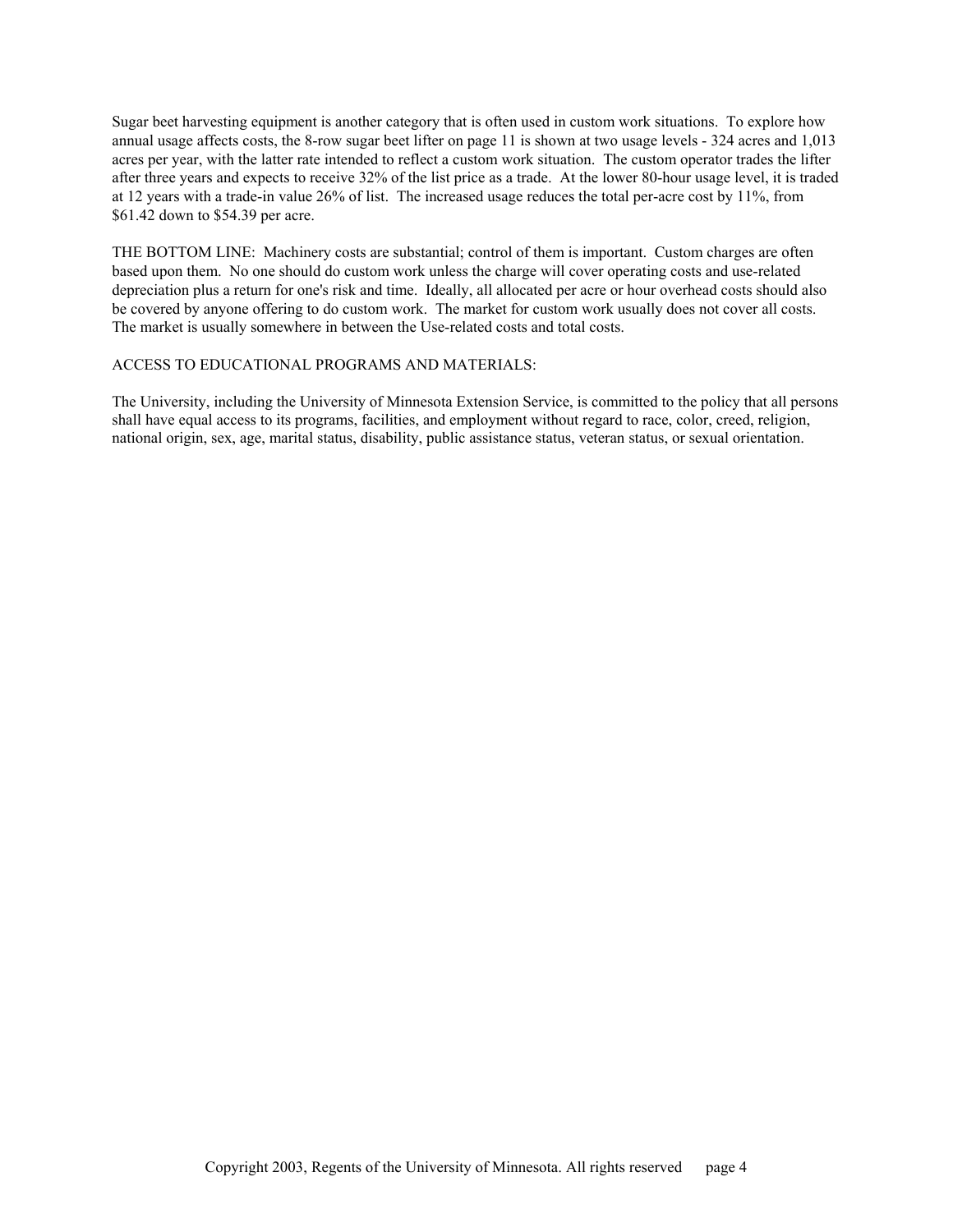|                                | Use-Related            | Total     |
|--------------------------------|------------------------|-----------|
|                                | Cost/Acre <sup>1</sup> | Cost/Acre |
|                                |                        |           |
| <b>Chisel Plow</b>             | 3.91                   | 5.58      |
| Chisel Plow, Front Dsk         | 5.80                   | 8.19      |
| <b>Moldboard Plow</b>          | 10.49                  | 13.84     |
| <b>Field Cultivator</b>        | 2.43                   | 3.38      |
| <b>Tandem Disk</b>             | 3.91                   | 5.12      |
| Tandem Disk H.D.               | 4.66                   | 6.55      |
| <b>Offset Disk</b>             | 6.25                   | 8.49      |
| V-Ripper                       | 5.60                   | 7.75      |
| Comb Fld Cult Incorp           | 3.83                   | 5.34      |
| Comb Disk & V-Ripper           | 8.34                   | 11.91     |
| Disk, Fld Cult Finish          | 4.79                   | 6.80      |
| <b>Roller Harrow</b>           | 3.30                   | 4.47      |
| Row Crop Planter               | 6.37                   | 9.74      |
| Min-Til Planter                | 6.30                   | 8.81      |
| Potato Planter                 | 18.15                  | 27.19     |
| <b>Beet Planter</b>            | 14.66                  | 22.64     |
| Beet Planter, Vacuum           | 6.88                   | 11.93     |
| <b>Presswheel Drill</b>        | 5.82                   | 8.33      |
| Air Seeder Drill w/Cart        | 6.21                   | 9.64      |
| No-Till Drill                  | 8.24                   | 12.01     |
| Cultivator                     | 2.88                   | 3.82      |
| <b>Cultivator High Residue</b> | 4.37                   | 6.05      |
| Rotary Hoe                     | 1.21                   | 1.60      |
| Potato Cultivator              | 3.89                   | 5.06      |
| <b>Sugar Beet Cult</b>         | 6.81                   | 10.17     |
| Boom Sprayer, Self-<br>Prop    | 2.68                   | 3.90      |
| Boom Sprayer                   | 1.17                   | 1.43      |
| <b>Hooded Sprayer</b>          | 2.84                   | 3.53      |
| Anhydrous Applicator           | 3.30                   | 4.48      |
| Potato Shredder                | 5.89                   | 7.91      |
| <b>Stalk Shredder</b>          | 5.54                   | 7.50      |
| <b>Mower-Conditioner</b>       | 7.10                   | 9.54      |
| Hay Rake (Hyd)                 | 5.34                   | 6.30      |
| Hay Swather-Cond               | 6.18                   | 8.68      |

Summary of Per Acre Use-Related Costs and Total Cost for Implements with Associated Power Units, Averaged Over All Sizes by Implement Type

|                               | Use-Related            | Total     |
|-------------------------------|------------------------|-----------|
|                               | Cost/Acre <sup>1</sup> | Cost/Acre |
| Swather-Cond, Self-<br>Prop   | 7.95                   | 12.65     |
| Grain Swather, Self-<br>Prop  | 5.66                   | 9.01      |
| Hay Merger                    | 2.60                   | 3.56      |
| Hay Baler PTO Twine           | 7.64                   | 9.08      |
| Round Baler                   | 9.99                   | 11.79     |
| Rd Baler/Wrap                 | 14.74                  | 17.45     |
| Large Rectangular Baler       | 4.43                   | 6.62      |
| Forage Harvester              | 35.51                  | 49.07     |
| Forage SP Harvstr             | 42.09                  | 66.07     |
| Combine Grain Head            | 11.56                  | 14.71     |
| Combine Soybean Hd            | 17.94                  | 22.94     |
| <b>Belt Pickup Combine Hd</b> | 21.12                  | 27.13     |
| Bean Cutter                   | 5.66                   | 7.61      |
| Bean Rod                      | 4.30                   | 5.63      |
| Bean Windrower                | 6.68                   | 9.44      |
| Sugar Beet Lifter             | 49.07                  | 65.05     |
| Sugar Beet Topper             | 7.94                   | 11.10     |
| Sugar Beet Wagon              | 15.49                  | 22.29     |

 $1$ <sup>1</sup> Use-related cost/acre includes fuel, lubricants, repairs and maintenance, labor, and power and implement depreciation (depreciation is both time-related and use-related). The difference between use-related cost and total cost is that total cost also includes overhead costs (interest, insurance, and housing).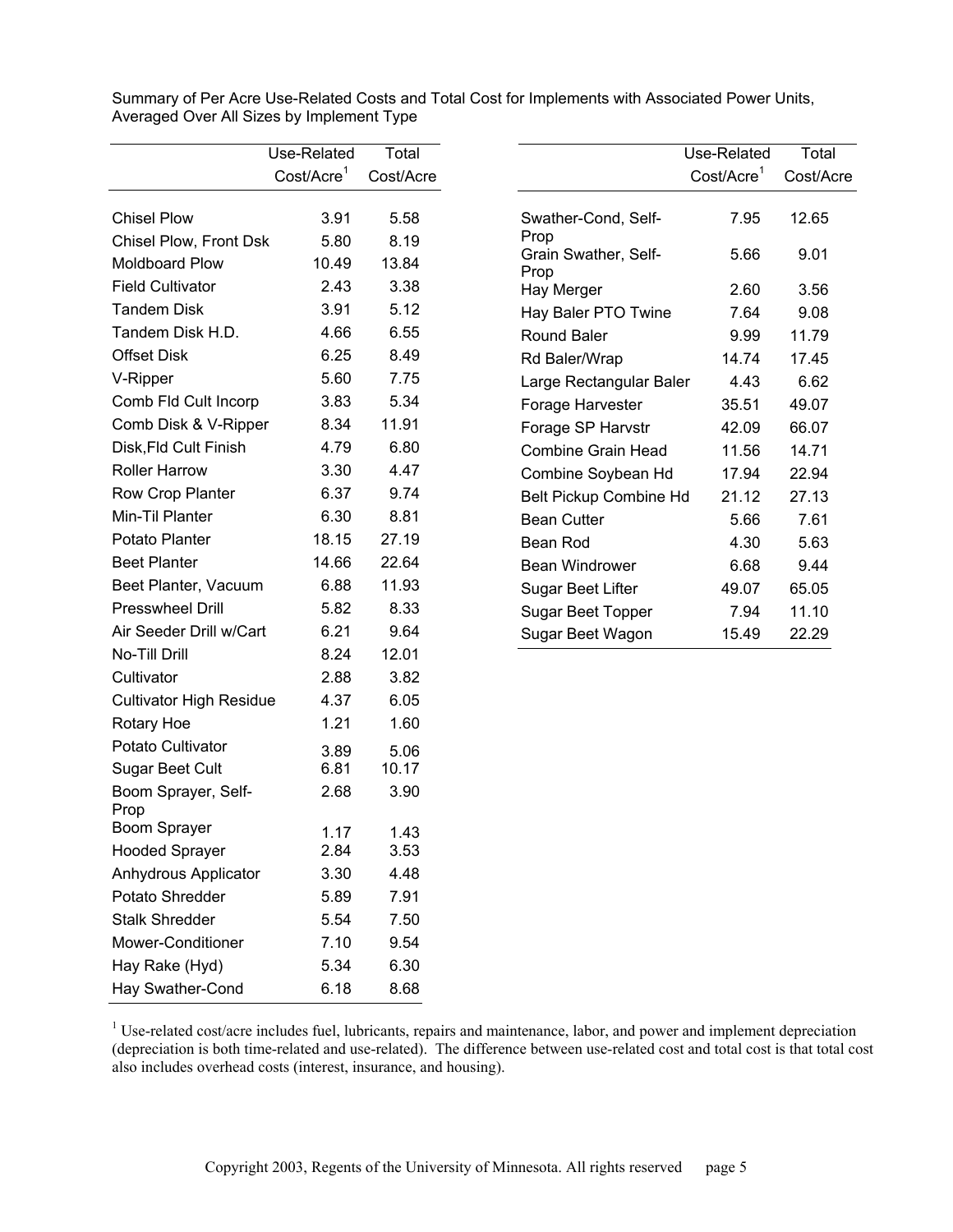|                                              | Net Cost                | Annual | Fuel &   | Maintenance | Depreciation | --Overhead <sup>3</sup> -- |          |          | --Total Cost-- | Diesel  |
|----------------------------------------------|-------------------------|--------|----------|-------------|--------------|----------------------------|----------|----------|----------------|---------|
| Tractor or                                   | of a New                | Hours  | Oil Cost | & Repair    | Cost Per     | Cost Per                   | Cost Per | Per Year | Per Hour       | Use/Hr  |
| Combine $HP1$                                | Power Unit <sup>2</sup> | of Use | Per Hour | Cost/Hr     | Hour         | Year                       | Hour     | Of Use   | Of Use         | Gallons |
| <b>Tractors and Combines (Without Heads)</b> |                         |        |          |             |              |                            |          |          |                |         |
| 40                                           | 17,600                  | 400    | 2.23     | 0.59        | 2.59         | 846                        | 2.12     | 3,008    | 7.52           | 1.76    |
| 60                                           | 26,200                  | 400    | 3.34     | 0.88        | 3.85         | 1,249                      | 3.12     | 4,477    | 11.19          | 2.64    |
| 75                                           | 31,200                  | 400    | 4.17     | 1.10        | 4.48         | 1,499                      | 3.75     | 5,404    | 13.51          | 3.30    |
| 105 MFWD                                     | 60,200                  | 450    | 5.84     | 1.81        | 7.00         | 2,979                      | 6.62     | 9,572    | 21.27          | 4.62    |
| 130 MFWD                                     | 74,500                  | 450    | 7.24     | 2.24        | 8.66         | 3,677                      | 8.17     | 11,838   | 26.31          | 5.72    |
| 160 MFWD                                     | 91,100                  | 500    | 8.91     | 3.04        | 10.60        | 4,310                      | 8.62     | 15,580   | 31.16          | 7.04    |
| 200 MFWD                                     | 108,100                 | 500    | 11.13    | 3.60        | 12.58        | 5,105                      | 10.21    | 18,761   | 37.52          | 8.80    |
| 225 MFWD                                     | 123,200                 | 400    | 12.52    | 3.29        | 17.78        | 5,842                      | 14.60    | 19,279   | 48.20          | 9.90    |
| 225 Tracked Tractor                          | 126,900                 | 400    | 12.52    | 2.03        | 18.32        | 6,015                      | 15.04    | 19,163   | 47.91          | 9.90    |
| 260 4WD (226 PTO)                            | 121,000                 | 400    | 12.59    | 1.94        | 17.47        | 5,739                      | 14.35    | 18,536   | 46.34          | 9.95    |
| 310 4WD (270 PTO)                            | 127,800                 | 400    | 15.01    | 2.04        | 18.45        | 6,057                      | 15.14    | 20,258   | 50.65          | 11.87   |
| 360 4WD (313 PTO)                            | 144,500                 | 400    | 17.43    | 2.31        | 20.86        | 6,838                      | 17.09    | 23,078   | 57.70          | 13.78   |
| 425 4WD (370 PTO)                            | 174,700                 | 400    | 20.58    | 2.80        | 25.22        | 8,249                      | 20.62    | 27,686   | 69.22          | 16.27   |
| 220 HP Combine                               | 145,700                 | 300    | 12.25    | 24.31       | 32.83        | 6,402                      | 21.34    | 27,216   | 90.72          | 9.68    |
| 275 HP Combine                               | 165,000                 | 300    | 15.31    | 27.53       | 37.18        | 7,266                      | 24.22    | 31,269   | 104.23         | 12.10   |

<sup>1</sup>HP shown for the smaller tractors is PTO horsepower. Engine HP is shown for the larger tractors. PTO HP for the larger tractors runs about 87% of engine HP, and is shown in parentheses. Fuel use is estimated at 0.044 gallons of diesel fuel per hour per PTO HP.

<sup>2</sup>Net cost of a new unit assumes no trade-in. Farm machinery is exempt from sales tax in Minnesota so no sales tax is included.

<sup>3</sup>Overhead costs include interest, insurance, and housing but not depreciation, which is shown separately because it varies to some extent with use. Overhead per hour will vary with annual use.

|                          | Tractor         | Net Cost               | $-$ - Estimated $-$ |                | Power    | Labor    |         | --Implement Cost/Acre-- |                   | Гоtal               | Use-related  | <b>Diesel</b> |
|--------------------------|-----------------|------------------------|---------------------|----------------|----------|----------|---------|-------------------------|-------------------|---------------------|--------------|---------------|
|                          | Size            | of A New               |                     | Work Performed | Cost     | Cost     |         | Deprec-                 | Over-             | Cost                | Cost         | Fuel          |
| Implement                | (HP)            | Implement <sup>'</sup> | Acres/hr            | Acres/yr       | Per Acre | Per Acre | Repairs | iation                  | head <sup>2</sup> | $/$ Acre $^{\circ}$ | $/$ Acre $4$ | Gal/Acre      |
| <b>Tillage Equipment</b> |                 |                        |                     |                |          |          |         |                         |                   |                     |              |               |
| Chisel Plow 15 Ft        | 130 MFWD        | 10,700                 | 8.50                | 680            | 3.01     | 1.26     | 0.39    | 0.85                    | 0.87              | 6.37                | 4.54         | 0.60          |
| Chisel Plow 23 Ft        | <b>200 MFWD</b> | 20.100                 | 13.03               | 1.043          | 2.79     | 0.82     | 0.47    | . .04                   | 1.01              | 6.13                | 4.34         | 0.60          |
| Chisel Plow 37 Ft        | 310 4WD         | 27.400                 | 20.97               | 1.677          | 2.46     | 0.51     | 0.40    | 0.88                    | 0.86              | 5.12                | 3.54         | 0.60          |
| Chisel Plow 57 Ft        | 425 4WD         | 41,400                 | 32.30               | 2.584          | 2.27     | 0.33     | 0.39    | 0.87                    | 0.82              | 4.68                | 3.22         | 0.60          |

<sup>1</sup>See footnotes at end of table.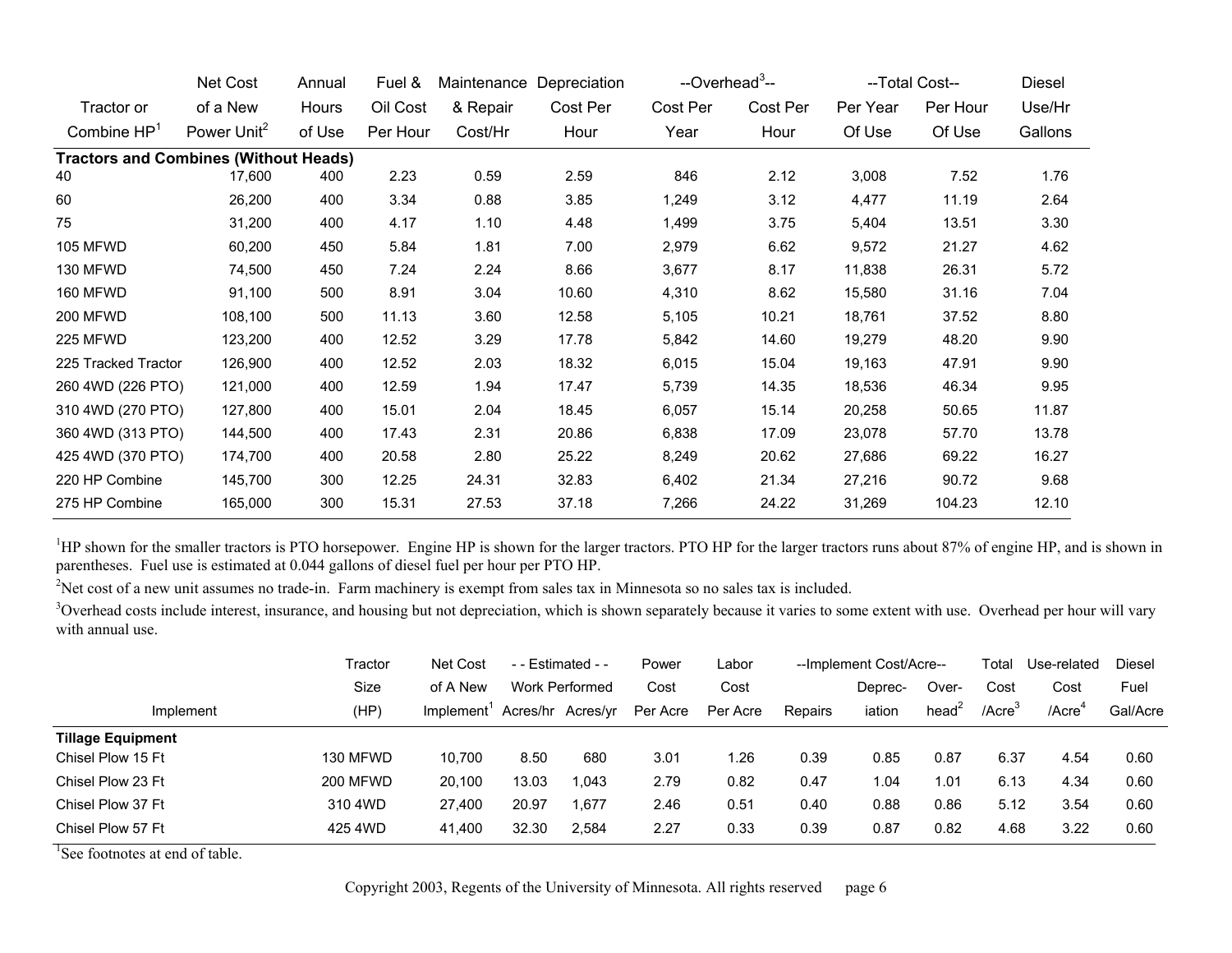|                                      | Tractor         | Net Cost<br>- - Estimated - -            |       | Power          | Labor    |          | --Implement Cost/Acre-- |         | Total             | Use-related  | Diesel             |          |
|--------------------------------------|-----------------|------------------------------------------|-------|----------------|----------|----------|-------------------------|---------|-------------------|--------------|--------------------|----------|
|                                      | Size            | of A New                                 |       | Work Performed | Cost     | Cost     |                         | Deprec- | Over-             | Cost         | Cost               | Fuel     |
| Implement                            | (HP)            | Implement <sup>1</sup> Acres/hr Acres/yr |       |                | Per Acre | Per Acre | Repairs                 | iation  | head <sup>2</sup> | $/$ Acre $3$ | /Acre <sup>4</sup> | Gal/Acre |
| <b>Tillage Equipment (continued)</b> |                 |                                          |       |                |          |          |                         |         |                   |              |                    |          |
| Chisel Plow, Front Dsk 16.3 Ft       | 200 MFWD        | 15,900                                   | 9.21  | 737            | 4.09     | 1.16     | 0.34                    | 1.28    | 1.10              | 7.97         | 5.76               | 0.97     |
| Chisel Plow, Front Dsk 21.3 Ft Fold  | 310 4WD         | 25,900                                   | 12.04 | 963            | 4.19     | 0.89     | 0.42                    | 1.59    | 1.32              | 8.41         | 5.83               | 0.97     |
| Moldboard Plow 4 Bottom-18, 6 Ft     | 75              | 12,700                                   | 2.78  | 334            | 4.99     | 3.85     | 1.97                    | 2.06    | 1.90              | 14.77        | 11.52              | 1.29     |
| Moldboard Plow 5 Bottom-18, 7.5 Ft   | 105 MFWD        | 14,300                                   | 3.48  | 417            | 6.07     | 3.08     | 1.77                    | 1.86    | 1.73              | 14.51        | 10.87              | 1.29     |
| Moldboard Plow 6 Bottom-18, 9 Ft     | 130 MFWD        | 15,900                                   | 4.17  | 542            | 6.20     | 2.57     | 1.75                    | 1.59    | 1.49              | 13.60        | 10.15              | 1.29     |
| Moldboard Plow 8 Bottom-18, 12 Ft    | 160 MFWD        | 21,700                                   | 5.56  | 723            | 5.63     | 1.93     | 1.79                    | 1.62    | 1.51              | 12.48        | 9.42               | 1.29     |
| Field Cultivator 18 Ft               | <b>105 MFWD</b> | 12,000                                   | 12.98 | 1,558          | 1.59     | 0.83     | 0.32                    | 0.42    | 0.41              | 3.57         | 2.64               | 0.32     |
| Field Cultivator 23 Ft               | 130 MFWD        | 21,700                                   | 16.59 | 1,991          | 1.55     | 0.65     | 0.45                    | 0.59    | 0.56              | 3.80         | 2.75               | 0.32     |
| Field Cultivator 47 Ft               | 260 4WD         | 43,300                                   | 33.90 | 4,068          | 1.40     | 0.32     | 0.44                    | 0.58    | 0.54              | 3.28         | 2.31               | 0.32     |
| Field Cultivator60 Ft                | 310 4WD         | 49,300                                   | 43.27 | 5,193          | 1.22     | 0.25     | 0.40                    | 0.51    | 0.48              | 2.86         | 2.03               | 0.32     |
| Tandem Disk 11 Ft Rigid              | 60              | 3,200                                    | 6.40  | 640            | 1.85     | 1.67     | 0.17                    | 0.30    | 0.31              | 4.30         | 3.50               | 0.49     |
| Tandem Disk 21 Ft Rigid              | 160 MFWD        | 22,400                                   | 12.22 | 1,222          | 2.45     | 0.88     | 0.61                    | 1.09    | 0.92              | 5.94         | 4.32               | 0.49     |
| Tandem Disk H.D. 30 Ft Fold          | 360 4WD         | 32,400                                   | 17.45 | 1,745          | 3.31     | 0.61     | 0.62                    | 1.10    | 0.91              | 6.55         | 4.66               | 0.79     |
| Offset Disk 12 Ft                    | 105 MFWD        | 11,500                                   | 5.56  | 556            | 3.82     | 1.93     | 0.47                    | 1.22    | 1.04              | 8.49         | 6.25               | 0.83     |
| V-Ripper 25" O.C., 10 Ft             | 160 MFWD        | 10,900                                   | 6.18  | 618            | 4.86     | 1.73     | 0.57                    | 0.95    | 0.93              | 9.04         | 6.72               | 0.99     |
| V-Ripper 25" O.C., 18 Ft             | 260 4WD         | 18,500                                   | 11.13 | 1,113          | 4.29     | 0.96     | 0.54                    | 0.90    | 0.87              | 7.56         | 5.40               | 0.99     |
| V-Ripper 30" O.C., 17 Ft             | 260 4WD         | 15,000                                   | 10.51 | 1,051          | 4.47     | 1.02     | 0.46                    | 0.77    | 0.76              | 7.48         | 5.35               | 0.99     |
| V-Ripper 30" O.C., 22.5 Ft           | 360 4WD         | 20,200                                   | 13.91 | 1,391          | 4.15     | 0.77     | 0.47                    | 0.79    | 0.76              | 6.93         | 4.95               | 0.99     |
| Comb Fld Cult Incorp 16 Ft           | 160 MFWD        | 17,000                                   | 11.54 | 1,154          | 2.63     | 0.93     | 0.48                    | 0.87    | 0.74              | 5.64         | 4.16               | 0.55     |
| Comb Fld Cult Incorp 25 Ft           | 260 4WD         | 29,000                                   | 18.03 | 1,803          | 2.57     | 0.59     | 0.52                    | 0.95    | 0.81              | 5.44         | 3.84               | 0.55     |
| Comb Fld Cult Incorp 33 Ft           | 310 4WD         | 38,200                                   | 23.80 | 2,380          | 2.20     | 0.45     | 0.52                    | 0.95    | 0.80              | 4.92         | 3.48               | 0.55     |
| Comb Disk & V-Ripper 17.5 Ft         | 360 4WD         | 28,600                                   | 9.02  | 902            | 6.32     | 1.19     | 0.72                    | 1.88    | 1.56              | 11.67        | 8.21               | 1.47     |
| Comb Disk & V-Ripper 22.5 Ft         | 425 4WD         | 46,200                                   | 11.59 | 1,159          | 6.05     | 0.92     | 0.91                    | 2.36    | 1.91              | 12.16        | 8.46               | 1.47     |
| Disk, Fld Cult Finish 22 Ft          | <b>200 MFWD</b> | 28,300                                   | 11.33 | 1,133          | 3.20     | 0.95     | 0.57                    | 1.48    | 1.25              | 7.45         | 5.29               | 0.69     |
| Disk, Fld Cult Finish 38 Ft          | 310 4WD         | 43,400                                   | 19.58 | 1,958          | 2.69     | 0.55     | 0.50                    | 1.31    | 1.10              | 6.16         | 4.29               | 0.69     |
| Roller Harrow 12 Ft                  | 75              | 11,400                                   | 7.42  | 742            | 1.66     | 1.44     | 0.35                    | 0.91    | 0.80              | 5.16         | 3.86               | 0.32     |
| Roller Harrow 28 Ft                  | 75              | 29,400                                   | 17.31 | 1,731          | 0.94     | 0.62     | 0.39                    | 1.01    | 0.82              | 3.77         | 2.74               | 0.32     |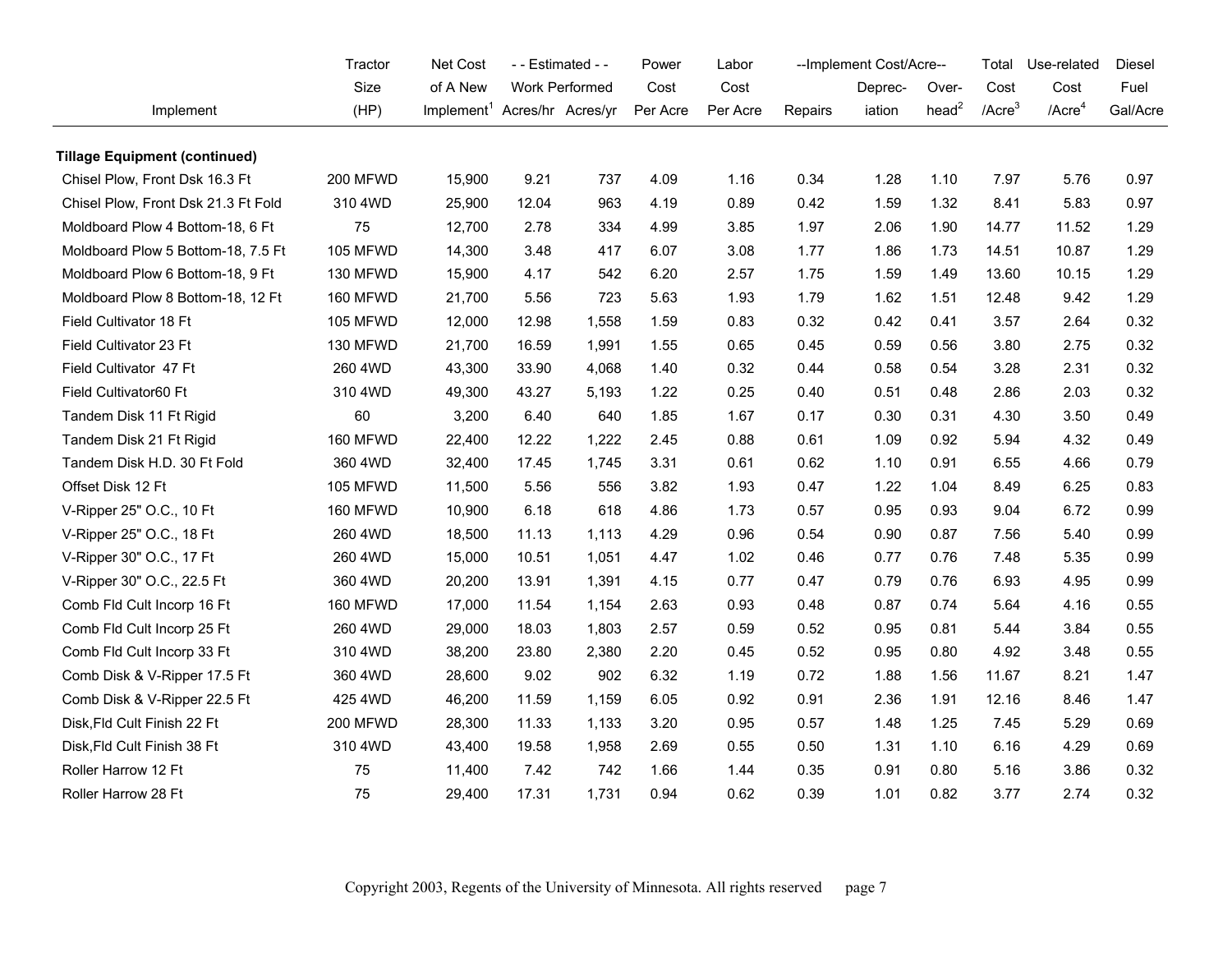|                                         | Tractor         | Net Cost<br>- - Estimated - -            |       | Power                 | Labor    |          | --Implement Cost/Acre-- |         | Total             | Use-related  | Diesel       |          |
|-----------------------------------------|-----------------|------------------------------------------|-------|-----------------------|----------|----------|-------------------------|---------|-------------------|--------------|--------------|----------|
|                                         | Size            | of A New                                 |       | <b>Work Performed</b> | Cost     | Cost     |                         | Deprec- | Over-             | Cost         | Cost         | Fuel     |
| Implement                               | (HP)            | Implement <sup>1</sup> Acres/hr Acres/yr |       |                       | Per Acre | Per Acre | Repairs                 | iation  | head <sup>2</sup> | $/$ Acre $3$ | $/$ Acre $4$ | Gal/Acre |
| <b>Planting Equipment</b>               |                 |                                          |       |                       |          |          |                         |         |                   |              |              |          |
| Row Crop Planter 6 Row-30, 15 Ft        | 60              | 17,200                                   | 7.00  | 490                   | 1.55     | 2.15     | 0.72                    | 1.70    | 1.88              | 8.01         | 5.69         | 0.34     |
| Row Crop Planter 8 Row-30, 20 Ft        | 75              | 24,800                                   | 9.33  | 653                   | 1.43     | 1.62     | 0.78                    | 1.84    | 2.01              | 7.68         | 5.27         | 0.34     |
| Row Crop Planter 12 Row-30, 30 Ft       | 105 MFWD        | 41,100                                   | 14.00 | 980                   | 1.53     | 1.08     | 0.86                    | 2.04    | 2.21              | 7.72         | 5.04         | 0.34     |
| Row Crop Planter 6 Row-30/15, 15<br>Ft  | 60              | 29,600                                   | 7.00  | 490                   | 1.55     | 2.15     | 1.24                    | 2.93    | 3.15              | 11.03        | 7.44         | 0.34     |
| Row Crop Planter 8 Row-30/15, 20<br>Ft  | 75              | 42,300                                   | 9.33  | 653                   | 1.43     | 1.62     | 1.33                    | 3.14    | 3.35              | 10.87        | 7.12         | 0.34     |
| Row Crop Planter 12 Row-30/15, 30<br>Ft | 105 MFWD        | 80,500                                   | 14.00 | 980                   | 1.53     | 1.08     | 1.69                    | 3.99    | 4.22              | 12.51        | 7.82         | 0.34     |
| Row Crop Planter 16 Row-30/15, 40<br>Ft | 130 MFWD        | 99,500                                   | 18.67 | 1,307                 | 1.45     | 0.81     | 1.56                    | 3.70    | 3.90              | 11.42        | 7.09         | 0.34     |
| Row Crop Planter 16 Row-30, 40 Ft       | 130 MFWD        | 69,200                                   | 18.67 | 1,307                 | 1.45     | 0.81     | 1.09                    | 2.57    | 2.73              | 8.66         | 5.48         | 0.34     |
| Min-Til Planter 6 Row-30, 15 Ft         | 75              | 17,100                                   | 6.36  | 509                   | 2.14     | 2.37     | 0.91                    | 1.63    | 1.80              | 8.85         | 6.47         | 0.53     |
| Min-Til Planter 8 Row-30, 20 Ft         | 105 MFWD        | 24,800                                   | 8.48  | 594                   | 2.49     | 1.78     | 0.86                    | 2.03    | 2.21              | 9.36         | 6.38         | 0.53     |
| Min-Til Planter 12 Row-30, 30 Ft        | 160 MFWD        | 48,300                                   | 12.73 | 1,273                 | 2.42     | 1.18     | 1.65                    | 1.84    | 1.97              | 9.07         | 6.42         | 0.53     |
| Min-Til Planter 16 Row-30, 40 Ft        | 200 MFWD        | 60,800                                   | 16.97 | 2,206                 | 2.23     | 0.89     | 2.07                    | 1.34    | 1.44              | 7.97         | 5.93         | 0.53     |
| Potato Planter 4 Row, 12.6 Ft           | 130 MFWD        | 34,400                                   | 3.83  | 214                   | 6.42     | 7.61     | 2.06                    | 7.79    | 8.13              | 32.01        | 21.74        | 1.14     |
| Potato Planter 6 Row, 19 Ft             | 130 MFWD        | 45,900                                   | 5.75  | 322                   | 4.76     | 5.07     | 1.83                    | 6.93    | 7.25              | 25.84        | 17.17        | 1.14     |
| Potato Planter 8 Row, 25.3 Ft           | 160 MFWD        | 59,600                                   | 7.67  | 429                   | 4.34     | 3.80     | 1.79                    | 6.74    | 7.07              | 23.73        | 15.54        | 1.14     |
| Beet Planter 12 Row, 22 Ft              | 105 MFWD        | 35,600                                   | 4.67  | 280                   | 4.56     | 3.45     | 1.89                    | 6.17    | 6.56              | 22.64        | 14.66        | 0.99     |
| Beet Planter, Vacuum 24 Row, 44 Ft      | 160 MFWD        | 91,700                                   | 22.40 | 1,008                 | 1.39     | 0.72     | 0.74                    | 4.42    | 4.67              | 11.93        | 6.88         | 0.31     |
| Presswheel Drill 16 Ft                  | <b>105 MFWD</b> | 14,200                                   | 6.79  | 509                   | 3.05     | 2.13     | 0.66                    | 1.35    | 1.50              | 8.69         | 6.21         | 0.61     |
| Presswheel Drill 20 Ft                  | 130 MFWD        | 20,000                                   | 8.48  | 636                   | 3.02     | 1.70     | 0.75                    | 1.53    | 1.67              | 8.67         | 6.03         | 0.61     |
| Presswheel Drill 25 Ft                  | 130 MFWD        | 27,100                                   | 10.61 | 795                   | 2.57     | 1.36     | 0.81                    | 1.65    | 1.81              | 8.20         | 5.63         | 0.61     |
| Presswheel Drill 30 Ft                  | <b>160 MFWD</b> | 32,700                                   | 12.73 | 1,018                 | 2.52     | 1.13     | 0.87                    | 1.56    | 1.69              | 7.78         | 5.41         | 0.61     |
| Air Seeder Drill w/Cart 52 Ft           | 260 4WD         | 95,700                                   | 22.06 | 1,765                 | 2.10     | 0.65     | 1.47                    | 2.63    | 2.77              | 9.64         | 6.21         | 0.45     |
| No-Till Drill 15 Ft                     | 130 MFWD        | 27,600                                   | 6.36  | 509                   | 4.02     | 2.27     | 1.47                    | 2.63    | 2.83              | 13.22        | 9.11         | 0.81     |
| No-Till Drill 20 Ft                     | 160 MFWD        | 32,300                                   | 8.48  | 679                   | 3.64     | 1.70     | 1.29                    | 2.31    | 2.49              | 11.44        | 7.93         | 0.81     |
| No-Till Drill 30 Ft                     | 200 MFWD        | 57,100                                   | 12.73 | 1,018                 | 3.09     | 1.13     | 1.53                    | 2.72    | 2.89              | 11.37        | 7.67         | 0.81     |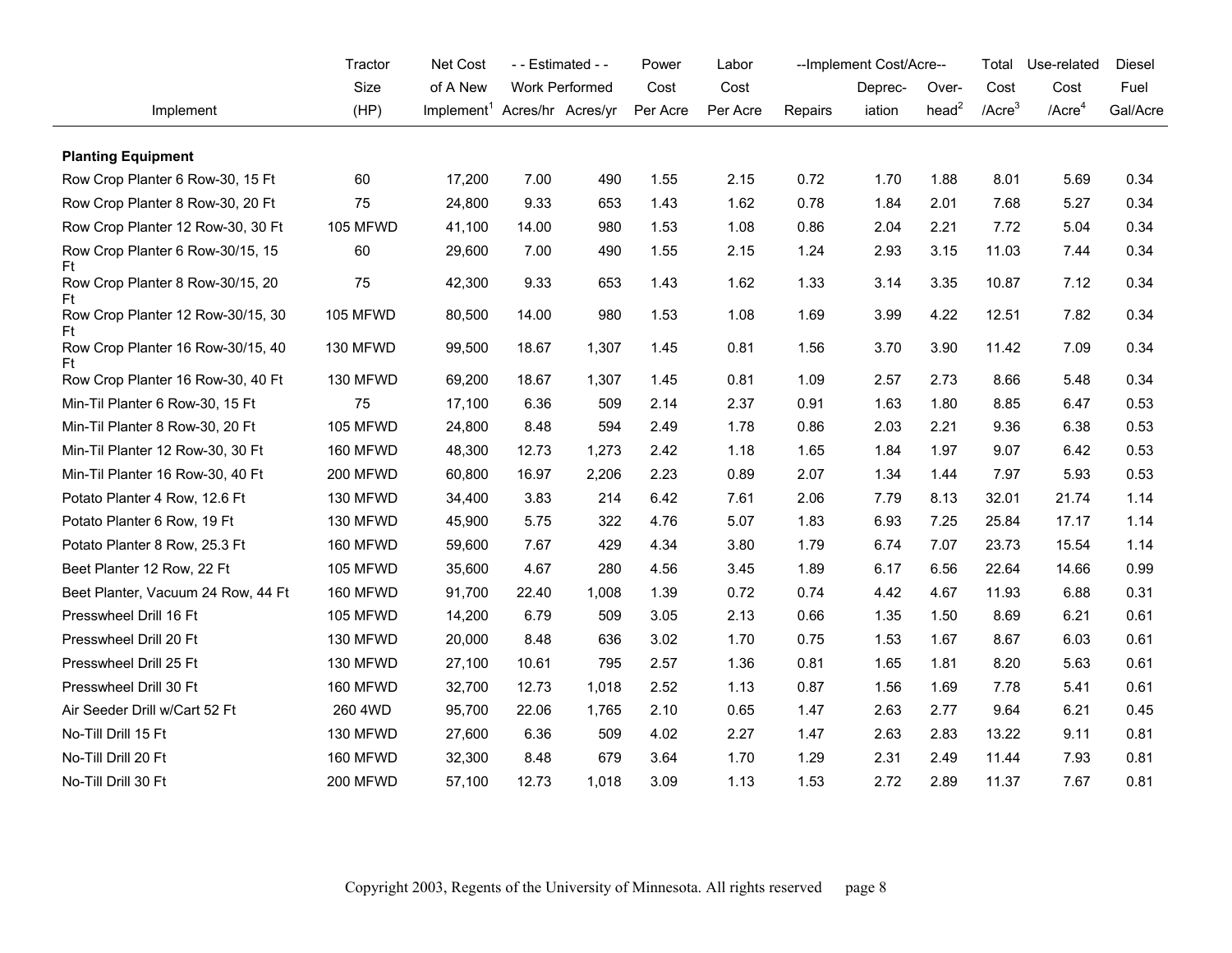|                                             | Tractor         | Net Cost                                 |       | - - Estimated - - | Power    | Labor    |         | --Implement Cost/Acre-- |                   | Total        | Use-related  | Diesel   |
|---------------------------------------------|-----------------|------------------------------------------|-------|-------------------|----------|----------|---------|-------------------------|-------------------|--------------|--------------|----------|
|                                             | Size            | of A New                                 |       | Work Performed    | Cost     | Cost     |         | Deprec-                 | Over-             | Cost         | Cost         | Fuel     |
| Implement                                   | (HP)            | Implement <sup>1</sup> Acres/hr Acres/yr |       |                   | Per Acre | Per Acre | Repairs | iation                  | head <sup>2</sup> | $/$ Acre $3$ | $/$ Acre $4$ | Gal/Acre |
| <b>Crop Maintenance Equipment</b>           |                 |                                          |       |                   |          |          |         |                         |                   |              |              |          |
| Cultivator 6 Row-30, 15 Ft                  | 60              | 5,300                                    | 7.73  | 773               | 1.58     | 1.41     | 0.16    | 0.37                    | 0.37              | 3.90         | 3.12         | 0.44     |
| Cultivator 8 Row-30, 20 Ft                  | 130 MFWD        | 6,800                                    | 10.30 | 1,030             | 2.41     | 1.06     | 0.16    | 0.36                    | 0.36              | 4.35         | 3.19         | 0.44     |
| Cultivator 12 Row-30, 30 Ft                 | 160 MFWD        | 9,900                                    | 15.45 | 1,545             | 2.00     | 0.71     | 0.15    | 0.35                    | 0.34              | 3.54         | 2.65         | 0.44     |
| Cultivator 16 Row-30, 40 Ft                 | 200 MFWD        | 17,600                                   | 20.61 | 2,061             | 1.84     | 0.53     | 0.20    | 0.46                    | 0.44              | 3.48         | 2.54         | 0.44     |
| Cultivator High Residue 6 Row-30,<br>15 Ft  | 105 MFWD        | 12,100                                   | 7.73  | 773               | 2.81     | 1.41     | 0.37    | 0.85                    | 0.80              | 6.23         | 4.58         | 0.64     |
| Cultivator High Residue 8 Row-30,<br>20 Ft  | 160 MFWD        | 15,300                                   | 10.30 | 1,030             | 2.97     | 1.06     | 0.35    | 0.80                    | 0.75              | 5.94         | 4.35         | 0.64     |
| Cultivator High Residue 12 Row-30,<br>30 Ft | 225 MFWD        | 26,000                                   | 15.45 | 1,545             | 3.12     | 0.71     | 0.40    | 0.91                    | 0.84              | 5.97         | 4.19         | 0.64     |
| Rotary Hoe 21 Ft                            | 105 MFWD        | 6,700                                    | 25.96 | 2,596             | 0.82     | 0.42     | 0.07    | 0.15                    | 0.14              | 1.60         | 1.21         | 0.18     |
| Potato Cultivator 6 Row, 19 Ft              | <b>105 MFWD</b> | 7,500                                    | 8.04  | 1,126             | 2.67     | 1.36     | 0.33    | 0.36                    | 0.35              | 5.06         | 3.89         | 0.59     |
| Sugar Beet Cult 12 Row, 22 Ft               | <b>105 MFWD</b> | 14,900                                   | 5.60  | 336               | 3.77     | 1.95     | 0.34    | 2.40                    | 2.28              | 10.74        | 7.28         | 0.81     |
| Sugar Beet Cult 24 Row, 44 Ft               | 200 MFWD        | 31,500                                   | 11.20 | 672               | 3.38     | 0.98     | 0.36    | 2.54                    | 2.35              | 9.60         | 6.34         | 0.81     |
| Boom Sprayer, Self-Prop 60 Ft               | None            | 70,300                                   | 33.09 | 3,309             | 0.27     | 0.49     | 1.02    | 1.03                    | 1.09              | 3.90         | 2.68         | 0.11     |
| Boom Sprayer 50 Ft                          | 60              | 5,500                                    | 25.61 | 2,561             | 0.45     | 0.63     | 0.10    | 0.10                    | 0.13              | 1.43         | 1.17         | 0.11     |
| Hooded Sprayer 8 Row, 20 Ft                 | 40              | 7,000                                    | 10.24 | 819               | 0.73     | 1.59     | 0.31    | 0.41                    | 0.49              | 3.53         | 2.84         | 0.17     |
| Anhydrous Applicator 21 Ft                  | 130 MFWD        | 8,600                                    | 10.82 | 1,082             | 2.43     | 1.01     | 0.19    | 0.43                    | 0.43              | 4.48         | 3.30         | 0.53     |
| Potato Shredder 18 Ft                       | 130 MFWD        | 11,900                                   | 6.98  | 698               | 3.77     | 1.65     | 0.57    | 1.06                    | 0.85              | 7.91         | 5.89         | 0.82     |
| Stalk Shredder 20 Ft                        | 130 MFWD        | 13,900                                   | 7.76  | 776               | 3.39     | 1.49     | 0.60    | 1.12                    | 0.90              | 7.50         | 5.54         | 0.74     |
| <b>Harvesting Equipment</b>                 |                 |                                          |       |                   |          |          |         |                         |                   |              |              |          |
| Mower-Conditioner 9 Ft                      | 40              | 14,400                                   | 4.36  | 349               | 1.72     | 2.65     | 0.64    | 2.57                    | 1.95              | 9.54         | 7.10         | 0.40     |
| Rotary Hay Mower 6 Ft                       | 40              | 2,500                                    | 2.91  | 291               | 2.84     | 3.61     | 0.50    | 0.54                    | 0.45              | 7.94         | 6.76         | 0.81     |
| Rotary Mow/Cond 9 Ft                        | 75              | 16,200                                   | 6.55  | 524               | 2.06     | 1.68     | 0.42    | 1.93                    | 1.46              | 7.56         | 5.53         | 0.50     |
| Hay Rake (Hyd) 9 Ft                         | 40              | 4,700                                    | 3.49  | 698               | 2.15     | 3.01     | 0.36    | 0.42                    | 0.36              | 6.30         | 5.34         | 0.50     |
| Hay Swather-Cond 12 Ft                      | 60              | 18,600                                   | 5.82  | 465               | 1.88     | 1.80     | 0.62    | 2.49                    | 1.94              | 8.75         | 6.27         | 0.42     |
| Hay Swather-Cond 14 Ft                      | 60              | 23,100                                   | 6.79  | 543               | 1.69     | 1.55     | 0.66    | 2.65                    | 2.06              | 8.61         | 6.09         | 0.42     |
| Swather-Cond, Self-Prop 16 Ft               | None            | 56,000                                   | 7.76  | 621               | 1.01     | 1.35     | 0.46    | 5.63                    | 4.20              | 12.65        | 7.95         | 0.40     |
| Grain Swather, Self-Prop 21 Ft              | None            | 51,200                                   | 10.18 | 815               | 0.77     | 1.03     | 0.32    | 3.92                    | 2.97              | 9.01         | 5.66         | 0.30     |
| Hay Merger 20 Ft (Both Swaths)              | 75              | 15,600                                   | 13.58 | 1,086             | 1.00     | 0.77     | 0.21    | 0.90                    | 0.68              | 3.56         | 2.60         | 0.24     |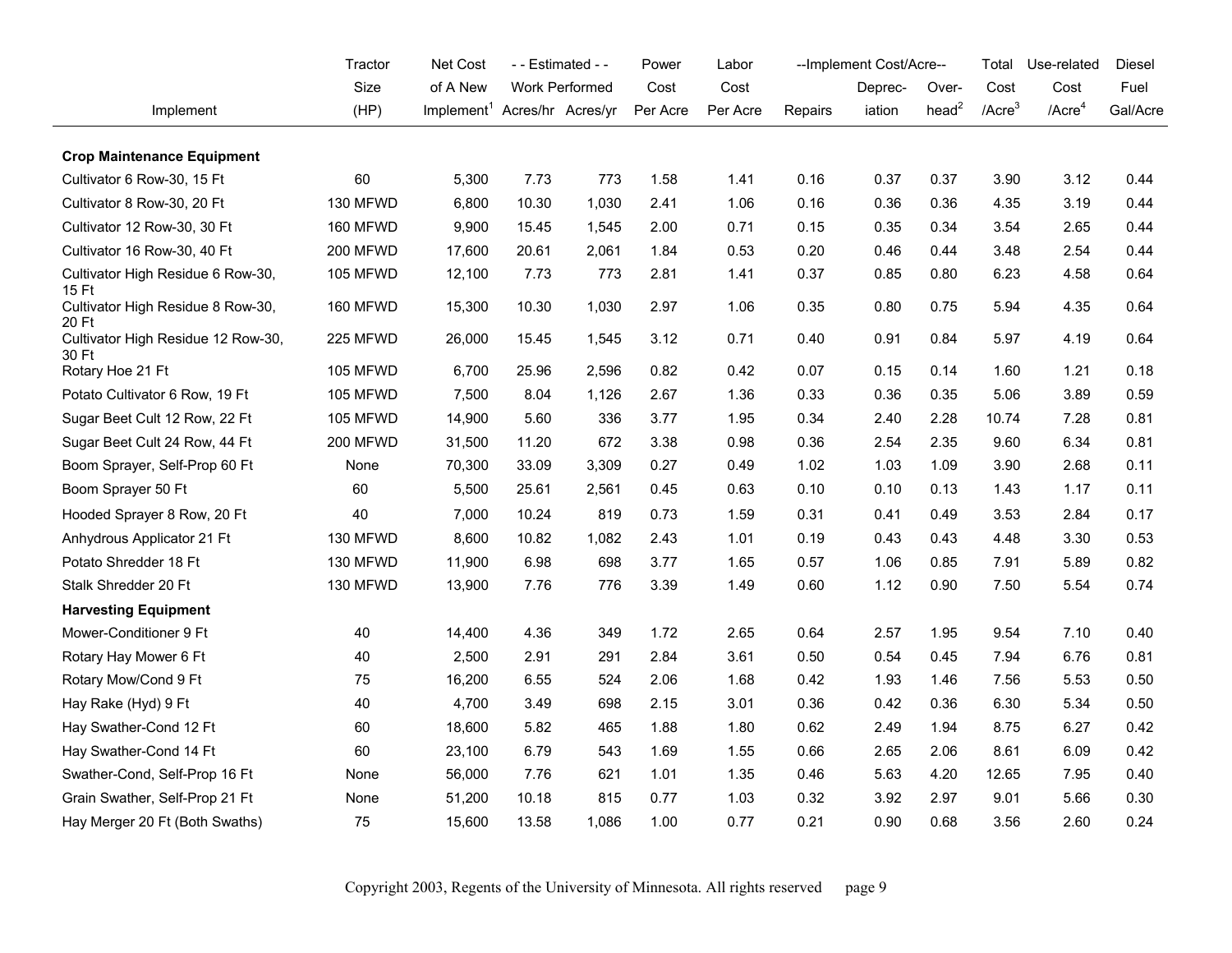|                                                   | Tractor           | Net Cost                                 |       | - - Estimated - -     | Power    | Labor    |         | --Implement Cost/Acre-- |                   | Total        | Use-related  | Diesel   |
|---------------------------------------------------|-------------------|------------------------------------------|-------|-----------------------|----------|----------|---------|-------------------------|-------------------|--------------|--------------|----------|
|                                                   | Size              | of A New                                 |       | <b>Work Performed</b> | Cost     | Cost     |         | Deprec-                 | Over-             | Cost         | Cost         | Fuel     |
| Implement                                         | (HP)              | Implement <sup>1</sup> Acres/hr Acres/yr |       |                       | Per Acre | Per Acre | Repairs | iation                  | head <sup>2</sup> | $/$ Acre $3$ | $/$ Acre $4$ | Gal/Acre |
| <b>Harvesting Equipment (continued)</b>           |                   |                                          |       |                       |          |          |         |                         |                   |              |              |          |
| Hay Baler PTO Twine 12 Ft                         | 40                | 16,800                                   | 4.36  | 873                   | 1.72     | 3.31     | 1.94    | 1.15                    | 0.95              | 9.08         | 7.64         | 0.40     |
| Round Baler 1000 Lb, 9 Ft                         | 60                | 12,700                                   | 3.01  | 603                   | 3.58     | 3.87     | 3.62    | 1.26                    | 1.02              | 13.35        | 11.29        | 0.77     |
| Round Baler 1500 Lb, 12 Ft                        | 60                | 12,600                                   | 4.02  | 804                   | 2.92     | 2.90     | 2.69    | 0.94                    | 0.77              | 10.23        | 8.68         | 0.77     |
| Rd Baler/Wrap 1000 Lb, 9 Ft                       | 60                | 21,300                                   | 3.01  | 603                   | 3.71     | 3.87     | 6.07    | 2.12                    | 1.68              | 17.45        | 14.74        | 0.88     |
| Large Rectangular Baler 24 Ft                     | 130 MFWD          | 58,200                                   | 16.29 | 1,629                 | 1.61     | 0.72     | 0.46    | 2.14                    | 1.69              | 6.62         | 4.43         | 0.35     |
| Forage Harvester 2 Row, 5 Ft                      | 105 MFWD          | 25,300                                   | 1.38  | 138                   | 15.43    | 10.47    | 3.41    | 11.01                   | 8.76              | 49.07        | 35.51        | 3.35     |
| Forage SP Harvstr 2 Row, 5 Ft                     | None              | 164,700                                  | 1.70  | 255                   | 6.86     | 8.50     | 5.82    | 41.04                   | 29.16             | 91.38        | 58.80        | 2.71     |
| Forage SP Harvstr 3 Row, 7.5 Ft                   | None              | 157,800                                  | 2.55  | 382                   | 6.86     | 5.67     | 3.72    | 26.21                   | 18.69             | 61.15        | 39.03        | 2.71     |
| Forage SP Harvstr 6 Row, 15 Ft                    | None              | 233,900                                  | 5.09  | 764                   | 6.86     | 2.83     | 2.76    | 19.43                   | 13.79             | 45.67        | 28.45        | 2.71     |
| Combine Grain Head 20 Ft                          | 220 HP<br>Combine | 12,500                                   | 6.79  | 1,358                 | 13.21    | 2.13     | 0.21    | 0.60                    | 0.43              | 16.58        | 13.01        | 1.31     |
| Combine Grain Head 30 Ft                          | 275 HP<br>Combine | 15,900                                   | 10.18 | 2,036                 | 10.39    | 1.42     | 0.18    | 0.51                    | 0.36              | 12.85        | 10.11        | 1.31     |
| Combine Soybean Hd 15 Ft                          | 220 HP<br>Combine | 17,200                                   | 4.45  | 891                   | 20.17    | 3.24     | 0.45    | 1.25                    | 0.88              | 25.99        | 20.32        | 2.02     |
| Combine Soybean Hd 18 Ft                          | 275 HP<br>Combine | 19,200                                   | 5.35  | 1,069                 | 19.19    | 2.70     | 0.42    | 1.16                    | 0.83              | 24.30        | 18.94        | 2.02     |
| Combine Soybean Hd 25 Ft                          | 275 HP<br>Combine | 22,600                                   | 7.42  | 1,485                 | 14.54    | 1.94     | 0.35    | 0.98                    | 0.70              | 18.51        | 14.56        | 2.02     |
| Combine Corn Hd 6 Row-30, 15 Ft                   | 220 HP<br>Combine | 24,000                                   | 4.20  | 840                   | 21.59    | 3.44     | 0.67    | 1.85                    | 1.31              | 28.85        | 22.46        | 2.30     |
| Combine Corn Hd 8 Row-30, 20 Ft                   | 220 HP<br>Combine | 31,000                                   | 5.09  | 1,018                 | 18.32    | 2.83     | 0.71    | 1.97                    | 1.40              | 25.23        | 19.64        | 2.30     |
| Combine Corn Hd 12 Row-30, 30 Ft                  | 275 HP<br>Combine | 48,600                                   | 7.64  | 1,527                 | 14.55    | 1.89     | 0.74    | 2.06                    | 1.44              | 20.68        | 16.07        | 2.30     |
| Belt Pickup Combine Hd 12 Row-30,<br>14 Ft        | 275 HP<br>Combine | 9,900                                    | 3.56  | 713                   | 27.86    | 4.05     | 0.32    | 0.90                    | 0.65              | 33.78        | 26.33        | 2.30     |
| Disk Bean Top Cutter 6 Row, 11 Ft                 | <b>105 MFWD</b>   | 14,200                                   | 6.40  | 512                   | 3.28     | 2.25     | 0.48    | 1.64                    | 1.34              | 9.00         | 6.63         | 0.69     |
| Bean Cutter 6 Row-30, 15 Ft                       | 130 MFWD          | 8,300                                    | 8.73  | 698                   | 3.06     | 1.65     | 0.21    | 0.70                    | 0.59              | 6.21         | 4.68         | 0.69     |
| Bean Rod 6 Row-30, 15 Ft                          | 130 MFWD          | 5,200                                    | 8.73  | 698                   | 3.01     | 1.65     | 0.13    | 0.44                    | 0.39              | 5.63         | 4.30         | 0.66     |
| Bean Windrower 6 Row-30, 15 Ft                    | 130 MFWD          | 26,900                                   | 8.73  | 698                   | 3.01     | 1.65     | 0.67    | 2.28                    | 1.82              | 9.44         | 6.68         | 0.66     |
| Sugar Beet Lifter 4 Row, 7.3 Ft                   | <b>105 MFWD</b>   | 51,700                                   | 2.02  | 162                   | 10.46    | 7.14     | 16.56   | 18.94                   | 14.96             | 68.07        | 49.83        | 2.24     |
| Sugar Beet Lifter 6 Row, 11 Ft                    | 160 MFWD          | 93,900                                   | 3.03  | 243                   | 10.17    | 4.76     | 20.05   | 22.93                   | 18.06             | 75.96        | 55.06        | 2.24     |
| Sugar Beet Lifter 8 Row, 14.7 Ft<br>(Lower Usage) | 200 MFWD          | 100,100                                  | 4.05  | 324                   | 9.34     | 3.56     | 15.99   | 18.29                   | 14.40             | 61.58        | 44.66        | 2.24     |